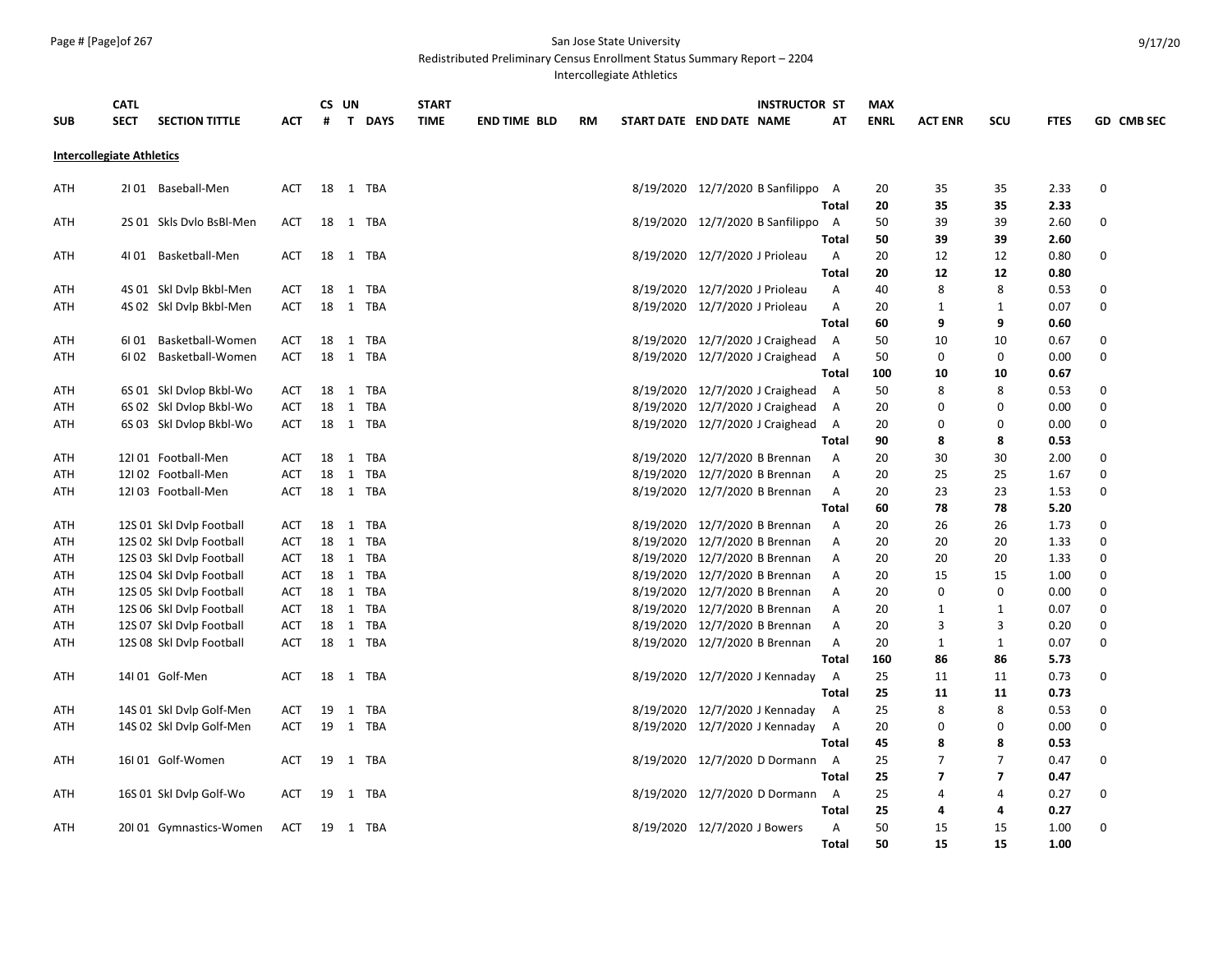Redistributed Preliminary Census Enrollment Status Summary Report – 2204

Intercollegiate Athletics

|            |                                      |            | CS UN |              | <b>START</b>      |             |                     | <b>INSTRUCTOR ST</b> |                                                              | <b>MAX</b>     |             |                   |                    |              |                   |
|------------|--------------------------------------|------------|-------|--------------|-------------------|-------------|---------------------|----------------------|--------------------------------------------------------------|----------------|-------------|-------------------|--------------------|--------------|-------------------|
| <b>SUB</b> | <b>SECTION TITTLE</b><br><b>SECT</b> | ACT        | #     | T.           | <b>DAYS</b>       | <b>TIME</b> | <b>END TIME BLD</b> | RM                   | START DATE END DATE NAME                                     | AT             | <b>ENRL</b> | <b>ACT ENR</b>    | SCU                | <b>FTES</b>  | GD CMB SEC        |
| ATH        | 20S 01 Skls Dvlp Gym-Wo              | ACT        | 19    |              | 1 TBA             |             |                     |                      | 8/19/2020 12/7/2020 J Bowers                                 | Α              | 40          | 13                | 13                 | 0.87         | 0                 |
| ATH        | 20S 02 Skls Dvlp Gym-Wo              | ACT        | 19    |              | 1 TBA             |             |                     |                      | 8/19/2020 12/7/2020 J Bowers                                 | Α              | 20          | 1                 | 1                  | 0.07         | 0                 |
|            |                                      |            |       |              |                   |             |                     |                      |                                                              | Total          | 60          | 14                | 14                 | 0.93         |                   |
| ATH        | 26101 Tennis-Women                   | <b>ACT</b> | 19    |              | 1 TBA             |             |                     |                      | 8/19/2020 12/7/2020 C Skorupka                               | A              | 40          | 3                 | 3                  | 0.20         | 0                 |
|            |                                      |            |       |              |                   |             |                     |                      |                                                              | <b>Total</b>   | 40          | 3                 | 3                  | 0.20         |                   |
| ATH        | 26S 01 Skl Dvlp Ten-Wo               | ACT        | 19    |              | 1 TBA             |             |                     |                      | 8/19/2020 12/7/2020 C Skorupka                               | A              | 40          | 1                 | 1                  | 0.07         | 0                 |
|            |                                      |            |       |              |                   |             |                     |                      |                                                              | Total          | 40          | 1                 | $\mathbf{1}$       | 0.07         |                   |
| ATH        | 30101 Soccer-Men                     | ACT        | 19    |              | 1 TBA             |             |                     |                      | 8/19/2020 12/7/2020 S Tobin                                  | Α              | 50          | 19                | 19                 | 1.27         | 0                 |
| ATH        | 30I 02 Soccer-Men                    | <b>ACT</b> | 19    |              | 1 TBA             |             |                     |                      | 8/19/2020 12/7/2020 S Tobin                                  | Α              | 20          | 0                 | 0                  | 0.00         | 0                 |
|            |                                      |            |       |              |                   |             |                     |                      |                                                              | Total          | 70          | 19                | 19                 | 1.27         |                   |
| ATH        | 30S 01 Skls Dvlp Soccer              | <b>ACT</b> | 19    |              | 1 TBA             |             |                     |                      | 8/19/2020 12/7/2020 S Tobin                                  | Α              | 50          | 16                | 16                 | 1.07         | 0                 |
| ATH        | 30S 02 Skls Dvlp Soccer              | ACT        | 19    |              | 1 TBA             |             |                     |                      | 8/19/2020 12/7/2020 S Tobin                                  | Α              | 20          | 1                 | 1                  | 0.07         | 0                 |
|            |                                      |            |       |              |                   |             |                     |                      |                                                              | Total          | 70          | 17                | 17                 | 1.13         |                   |
| ATH        | 32I 01 Softball-Women                | ACT        |       |              | 18 1 TBA          |             |                     |                      | 8/19/2020 12/7/2020 T Lohmann                                | $\overline{A}$ | 50          | 18                | 18                 | 1.20         | 0                 |
|            |                                      |            |       |              |                   |             |                     |                      |                                                              | Total          | 50          | 18                | 18                 | 1.20         |                   |
| ATH        | 32S 01 Skl Dvlp Sftbl Wo             | ACT        | 18    | 1            | TBA               |             |                     |                      | 8/19/2020 12/7/2020 T Lohmann                                | A              | 50          | 14                | 14                 | 0.93         | 0                 |
| ATH        | 32S 02 Skl Dvlp Sftbl Wo             | <b>ACT</b> |       |              | 18 1 TBA          |             |                     |                      | 8/19/2020 12/7/2020 T Lohmann                                | $\overline{A}$ | 20          | $\overline{2}$    | $\overline{2}$     | 0.13         | 0                 |
|            |                                      |            |       |              |                   |             |                     |                      |                                                              | Total          | 70          | 16                | 16                 | 1.07         |                   |
| ATH        | 34101 Swimming-Women                 | ACT        | 19    |              | 1 TBA             |             |                     |                      | 8/19/2020 12/7/2020 S Hopkins                                | Α              | 50          | 8                 | 8                  | 0.53         | 0                 |
|            |                                      |            |       |              |                   |             |                     |                      |                                                              | <b>Total</b>   | 50          | 8                 | 8                  | 0.53         |                   |
| ATH        | 34S 01 Skl Dvlp Swim-Wo              | ACT        | 19    |              | 1 TBA             |             |                     |                      | 8/19/2020 12/7/2020 S Hopkins                                | A              | 50          | $\overline{4}$    | $\overline{a}$     | 0.27         | $\mathbf 0$       |
|            |                                      |            |       |              |                   |             |                     |                      |                                                              | <b>Total</b>   | 50          | 4                 | 4                  | 0.27         |                   |
| ATH        | 36101 Volleyball-Women               | ACT        |       |              | 18 1 TBA          |             |                     |                      | 8/19/2020 12/7/2020 T Kersten                                | Α              | 50          | 19                | 19                 | 1.27         | 0                 |
|            |                                      |            |       |              |                   |             |                     |                      |                                                              | <b>Total</b>   | 50          | 19                | 19                 | 1.27         |                   |
| ATH        | 36S 01 Skls Dvlp Vlybl-Wo            | ACT        | 18    | $\mathbf{1}$ | TBA               |             |                     |                      | 8/19/2020 12/7/2020 T Kersten                                | Α              | 50          | 14                | 14                 | 0.93         | 0                 |
| ATH        | 36S 02 Skls Dvlp Vlybl-Wo            | ACT        |       |              | 18 1 TBA          |             |                     |                      | 8/19/2020 12/7/2020 T Kersten                                | Α              | 20          | $\overline{2}$    | 2                  | 0.13         | 0                 |
|            |                                      |            |       |              |                   |             |                     |                      |                                                              | Total          | 70          | 16                | 16                 | 1.07         |                   |
| ATH        | 42101 Cross Country Wmn              | ACT        | 18    |              | 1 TBA             |             |                     |                      | 8/19/2020 12/7/2020 K Reimer                                 | Α              | 20          | 12                | 12                 | 0.80         | 0                 |
| ATH        | 42102 Cross Country Wmn              | ACT        |       |              | 18 1 TBA          |             |                     |                      | 8/19/2020 12/7/2020 K Reimer                                 | Α              | 20          | $\overline{2}$    | $\overline{2}$     | 0.13         | 0                 |
|            |                                      |            |       |              |                   |             |                     |                      |                                                              | <b>Total</b>   | 40<br>20    | 14                | 14                 | 0.93         |                   |
| ATH        | 42S 01 Skls Dvlp Crs Ctry            | ACT        | 18    |              | 1 TBA<br>18 1 TBA |             |                     |                      | 8/19/2020 12/7/2020 K Reimer<br>8/19/2020 12/7/2020 K Reimer | Α<br>A         | 20          | 10<br>$\mathbf 1$ | 10<br>$\mathbf{1}$ | 0.68<br>0.07 | $\mathbf{1}$<br>0 |
| ATH        | 42S 02 Skls Dvlp Crs Ctry            | ACT        |       |              |                   |             |                     |                      |                                                              | Total          | 40          | 11                | 11                 | 0.75         |                   |
| ATH        | 44101 Soccer Women                   | ACT        | 18    |              | 1 TBA             |             |                     |                      | 8/19/2020 12/7/2020 L Hanson                                 | Α              | 40          | 27                | 27                 | 1.80         | 0                 |
|            |                                      |            |       |              |                   |             |                     |                      |                                                              | <b>Total</b>   | 40          | 27                | 27                 | 1.80         |                   |
| ATH        | 44S 01 Skls Dylp Soccer W            | ACT        | 18    | 1            | TBA               |             |                     |                      | 8/19/2020 12/7/2020 L Hanson                                 | Α              | 40          | 26                | 26                 | 1.73         | 0                 |
|            |                                      |            |       |              |                   |             |                     |                      |                                                              | Total          | 40          | 26                | 26                 | 1.73         |                   |
| ATH        | 46101 Water Polo Women               | <b>ACT</b> |       |              | 18 1 TBA          |             |                     |                      | 8/19/2020 12/7/2020 B Harberts                               | $\overline{A}$ | 40          | 25                | 25                 | 1.67         | 0                 |
|            |                                      |            |       |              |                   |             |                     |                      |                                                              | Total          | 40          | 25                | 25                 | 1.67         |                   |
| ATH        | 46S 01 Skls Dvlp Wtr Plo             | ACT        |       |              | 18 1 TBA          |             |                     |                      | 8/19/2020 12/7/2020 B Harberts                               | A              | 40          | 23                | 23                 | 1.53         | 0                 |
|            |                                      |            |       |              |                   |             |                     |                      |                                                              | Total          | 40          | 23                | 23                 | 1.53         |                   |
| ATH        | 48101 Cross Country Men              | ACT        |       |              | 18 1 TBA          |             |                     |                      | 8/19/2020 12/7/2020 K Reimer                                 | Α              | 20          | 16                | 16                 | 1.07         | 0                 |
|            |                                      |            |       |              |                   |             |                     |                      |                                                              |                |             |                   |                    |              |                   |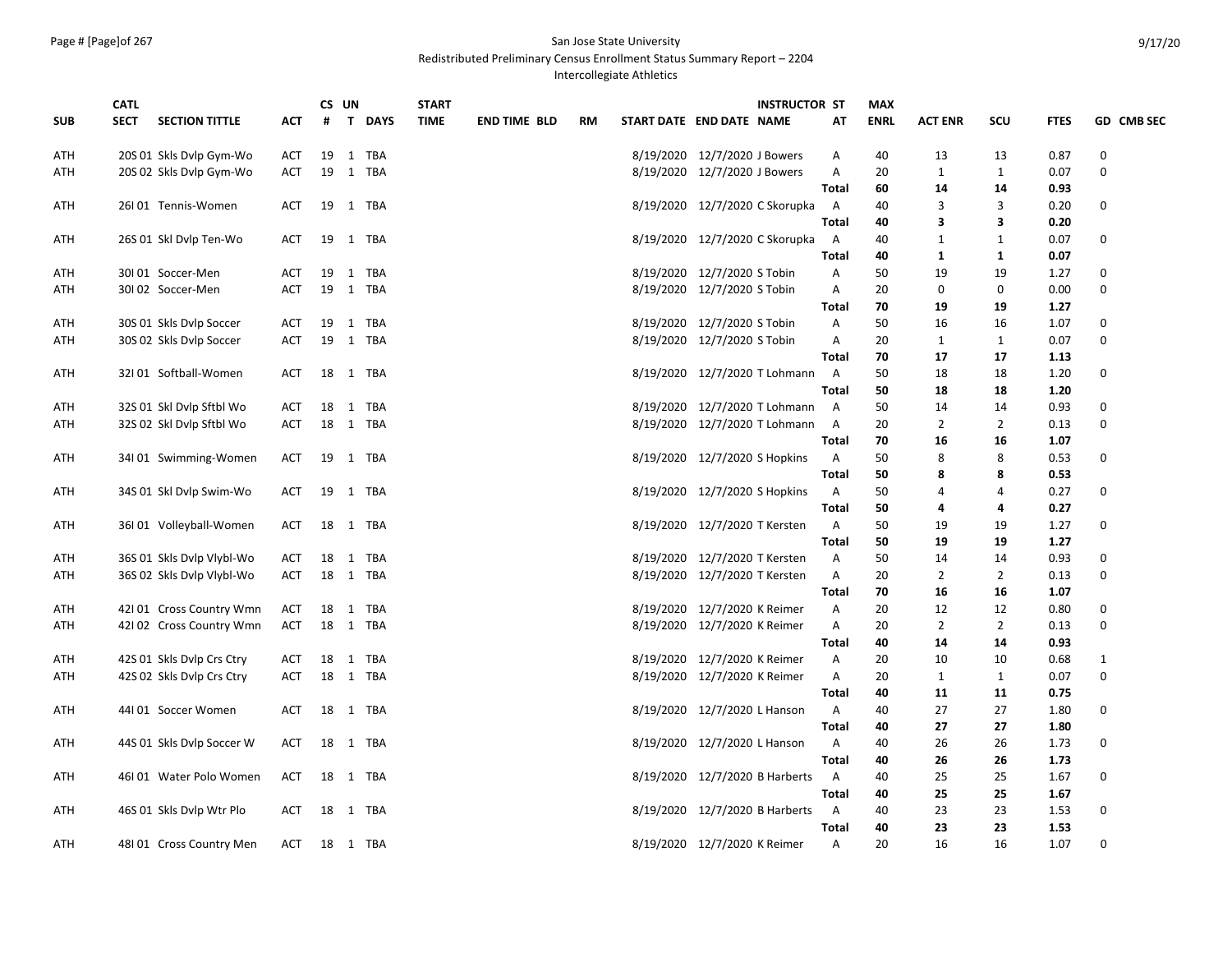Redistributed Preliminary Census Enrollment Status Summary Report – 2204

Intercollegiate Athletics

|            | CATL        |                           |            | CS UN    |             | START |                     |                                 |                              |  | <b>INSTRUCTOR ST</b> |       | MAX         |                |     |             |                   |
|------------|-------------|---------------------------|------------|----------|-------------|-------|---------------------|---------------------------------|------------------------------|--|----------------------|-------|-------------|----------------|-----|-------------|-------------------|
| <b>SUB</b> | <b>SECT</b> | <b>SECTION TITTLE</b>     | <b>ACT</b> |          | <b>DAYS</b> | TIME  | <b>END TIME BLD</b> | RM                              | START DATE END DATE NAME     |  |                      | AT    | <b>ENRL</b> | <b>ACT ENR</b> | scu | <b>FTES</b> | <b>GD CMB SEC</b> |
|            |             |                           |            |          |             |       |                     |                                 |                              |  |                      | Total | 20          | 16             | 16  | 1.07        |                   |
| ATH        |             | 48S 01 Skls Dylp Crs Ctry | ACT        | 18 1 TBA |             |       |                     |                                 | 8/19/2020 12/7/2020 K Reimer |  |                      | A     | 20          | 13             | 13  | 0.87        | 0                 |
|            |             |                           |            |          |             |       |                     |                                 |                              |  |                      | Total | 20          | 13             | 13  | 0.87        |                   |
|            |             |                           |            |          |             |       |                     | Intercollegiate Athletics Total |                              |  |                      |       | 1630        | 612            | 612 | 40.82       |                   |